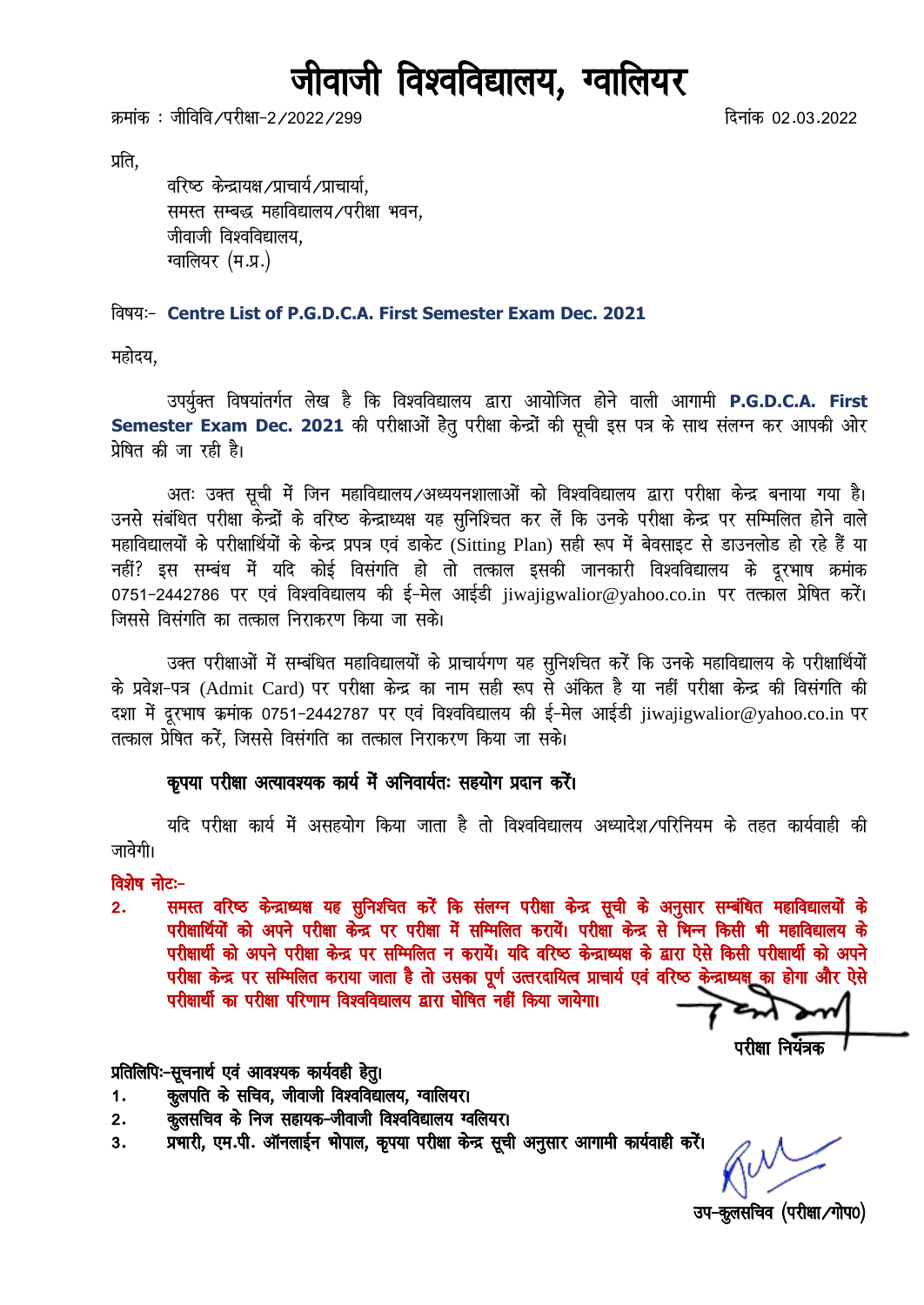# JIWAJI UNIVERSITY, GWALIOR CENTRE LIST FOR P.G.D.C.A. 1st SEMESTER EXAM DEC., 2021

### \*\*GWALIOR DISTRICT\*\*

| <b>CENTER NAME</b>    | NAME OF THE COLLEGE WHOS EXAMINATIONS WILL BE                      |  |  |  |  |  |  |  |  |  |
|-----------------------|--------------------------------------------------------------------|--|--|--|--|--|--|--|--|--|
|                       | ONDUCTED AT THE EXAMINATION CENTRE SHOWN IN FRONT                  |  |  |  |  |  |  |  |  |  |
| {E001} : PARIKSHA     | {0917}: SCHOOL OF STUDIES IN COMPUTER SC. AND APPLICATIONS, JIWAJI |  |  |  |  |  |  |  |  |  |
| <b>BHAWAN, JIWAJI</b> | UNIVERSITY GWALIOR                                                 |  |  |  |  |  |  |  |  |  |
| <b>UNIVERSITY,</b>    | {1345} VEE ACADEMIC, GWALIOR                                       |  |  |  |  |  |  |  |  |  |
| <b>GWALIOR</b>        | {P212} G.I.C.T., GWALIOR                                           |  |  |  |  |  |  |  |  |  |
|                       | {P217} JAIN COLLEGE, GWALIOR                                       |  |  |  |  |  |  |  |  |  |
|                       | {P218} SUBHASH CHANDRA BOSS COLLEGE, GWALIOR                       |  |  |  |  |  |  |  |  |  |
|                       | {P229} THE CITY COLLEGE, GWALIOR                                   |  |  |  |  |  |  |  |  |  |
|                       | {P231} J B INSTITUTE OF TECH. AND MANAGEMENT, GWALIOR              |  |  |  |  |  |  |  |  |  |
|                       | {P232} OXFORD COLLEGE, GWALIOR                                     |  |  |  |  |  |  |  |  |  |
|                       | {P234} MAHARAJA INSTITUTE OF MANAGEMENT & TECHNOLOGY, GWALIOR      |  |  |  |  |  |  |  |  |  |
|                       | {P246} GURUKUL INSTITUTE OF MANAGEMENT                             |  |  |  |  |  |  |  |  |  |
|                       | {P249} SWAMI SAMARTH COLLEGE, LASHKAR, GWALIOR                     |  |  |  |  |  |  |  |  |  |
|                       | {P254} OM INSTITUTE OF TECHNICAL AND TEACHERS EDUCATION, GWALIOR   |  |  |  |  |  |  |  |  |  |
|                       | {P257} DIVINE INTERNATIONAL GROUP OF INSTITUTIONS, SADA, GWALIOR   |  |  |  |  |  |  |  |  |  |
|                       | {P260} VIPS RAIRU                                                  |  |  |  |  |  |  |  |  |  |
|                       | {P696} G.R.COLLEGE FOR PROFESSIONAL STUDIES, BARAUA, GWALIOR       |  |  |  |  |  |  |  |  |  |
|                       | {P745} INSTITUTE OF TECHNICAL STUDIES, GWALIOR                     |  |  |  |  |  |  |  |  |  |
|                       | {P750} M P S EDUCATION COLLEGE, GWALIOR                            |  |  |  |  |  |  |  |  |  |
|                       | {P754} PRESTON COLLEGE, GWALIOR                                    |  |  |  |  |  |  |  |  |  |
|                       | {1433} THE BHARTI COLLEGE, GWALIOR                                 |  |  |  |  |  |  |  |  |  |
|                       | {G303} S.M.S. GOVT. MODEL SCI.COLLEGE, GWALIOR                     |  |  |  |  |  |  |  |  |  |
|                       | {P206} DREAMVALLY COLLEGE FOR GIRLS, GWALIOR                       |  |  |  |  |  |  |  |  |  |
|                       | {P230} INSTITUTE OF PROFESSIONAL STUDIES                           |  |  |  |  |  |  |  |  |  |
|                       | {P236} SHRI RAMNATH SINGH INSTITUTE OF SC. AND TECH., GWALIOR      |  |  |  |  |  |  |  |  |  |
|                       | {P237} VIJAYARAJE INSTT. OF SCIENCE & MANAGEMENT, GWALIOR          |  |  |  |  |  |  |  |  |  |
|                       | {P251} RISHIKUL GROUP OF COLLEGE                                   |  |  |  |  |  |  |  |  |  |
|                       | {P242} OPTIMUS COLLEGE OF HIGHER STUDIES                           |  |  |  |  |  |  |  |  |  |
|                       | {P261} VIKRANT INST. OF INTG. LEARNING & ADVANCED STUDIES, GWALIOR |  |  |  |  |  |  |  |  |  |
|                       | {P1485} BRILLIANT COLLEGE, KHURERI, GWALIOR                        |  |  |  |  |  |  |  |  |  |
|                       | {P1486} BIPS, KHURERI, GWALIOR                                     |  |  |  |  |  |  |  |  |  |
|                       | {G301} GOVT. S.L.P COLLEGE, MORAR, GWALIOR                         |  |  |  |  |  |  |  |  |  |

#### \*\*BHIND DISTRICT \*\*

| <b>CENTER NAME</b>                                                 | NAME OF THE COLLEGE WHOS EXAMINATIONS WILL BE                                                                                                                                                                       |
|--------------------------------------------------------------------|---------------------------------------------------------------------------------------------------------------------------------------------------------------------------------------------------------------------|
|                                                                    | CONDUCTED AT THE EXAMINATION CENTRE SHOWN IN FRONT                                                                                                                                                                  |
| {G201} : GOVT. M.J.S.<br><b>COLLEGE BHIND</b>                      | {1206} VIDYAWATI COLLEGE, BHIND<br>{P044} VISHWANATH PRATAP SINGH COLLEGE OF SC. & MGMT., LAHAR<br>{P056} ROSHAN LAL DAIPURIYA COLLEGE, SURPURA, BHIND<br>{A003} JAIN DEGREE COLLEGE, BHIND                         |
| {G206} : MAHARISHI<br><b>ARVIND GOVT. COLLEGE,</b><br><b>GOHAD</b> | {G206} MAHARSHI ARVIND GOVT. COLLEGE, GOHAD (BHIND)<br>{P040} PANDIT RAMESH CHANDRA BHATELE COLLEGE, GOHAD, BHIND<br>{P726} OASIS IMPERIAL COLLEGE OF EDUCATION, GOHAD, BHIND                                       |
| {G207} : GOVT.<br><b>COLLEGE, MEHGAON</b>                          | {P053} CH.KAMAL SINGH COLLEGE, MOU, BHIND<br>{P049} DEVPURIA COLLEGE, MEHGAON, BHIND<br>{P725} K.S.COLLEGE, MAU, BHIND<br>{P680} SHRI DHEER SINGH COLLEGE, GORMI, BHIND<br>{P695} B.S. PATEL COLLEGE, SEPURA, BHIND |

I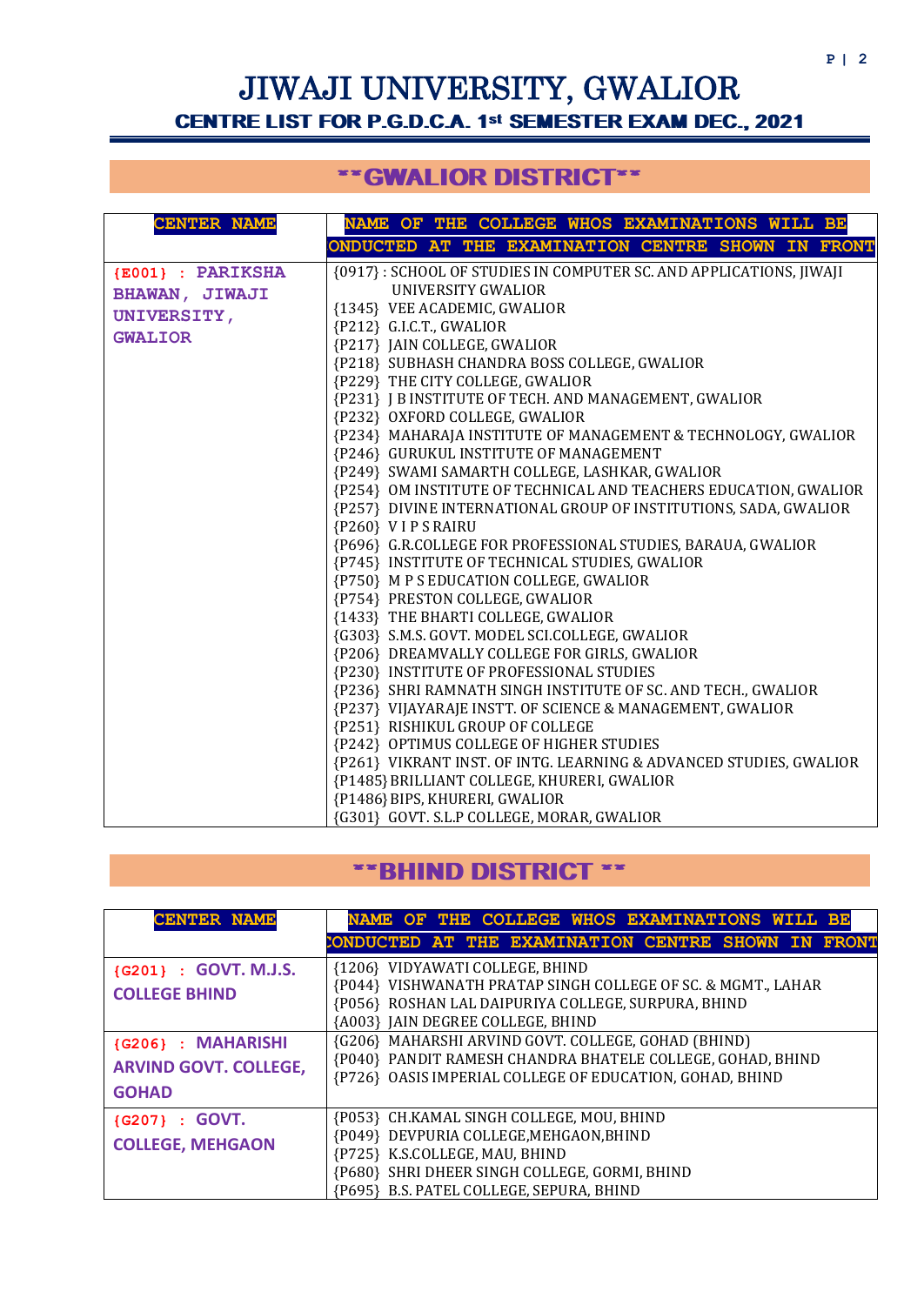# JIWAJI UNIVERSITY, GWALIOR CENTRE LIST FOR P.G.D.C.A. 1st SEMESTER EXAM DEC., 2021

#### \*\*MORENA DISTRICT \*\*

| <b>CENTER NAME</b>            | NAME OF THE COLLEGE WHOS EXAMINATIONS WILL BE                                                  |
|-------------------------------|------------------------------------------------------------------------------------------------|
|                               | CONDUCTED AT THE EXAMINATION CENTRE SHOWN IN FRONT                                             |
| {G101} : GOVT. P.G.           | {P414} C.P.S.COLLEGE, BADAGAON, MORENA                                                         |
| <b>COLLEGE OF EXCELLENCE,</b> | {P416} PANDIT NEHRU MAHAVIDYALAY, BANMORE, MORENA<br>{P417} G.L.S. COLLEGE BANMORE MORENA      |
| <b>MORENA</b>                 | {P421} PT. S.C.UPDADHYAYA COLLEGE, JOURA KHURD, MORENA                                         |
|                               | {P422} GENIUS COLLEGE, MORENA                                                                  |
|                               | {P429} JAI MATA DI MAHAVIDHYALAYA, MORENA<br>{P430} T.S.S COLLEGE, MORENA                      |
|                               | {P431} M.G.M. COLLEGE, MORENA                                                                  |
|                               | {P433} MAA SHANTIDEVI COLLEGE JOURA                                                            |
|                               | {P435} SHRI VAISHNAV COLLEGE OF MANAGEMENT, MORENA<br>{P436} S.R.D.COLLEGE, MORENA             |
|                               | {P1494}SMT. RAMDEVI COLLEGE BANMORE, MORENA                                                    |
| {G105} : GOVT.                | {P443} N.A.S. MAHAVIDYALAYA, PORSA, MORENA                                                     |
| <b>COLLEGE, PORSA</b>         | {P444} R V S COLLEGE, JOTAI ROAD, PORSA                                                        |
|                               | {P445} SHIVAM MAHAVIDHYALAY, PORSA                                                             |
|                               | {P446} PANDIT DEENDAYAL UPADHYAY MAHAVIDHYALAY, PORSA<br>{P411} JAI HIND BISMIL COLLEGE, AMBAH |
|                               | {P412} A D S MAHAVIDYALAYA, AMBAH, MORENA                                                      |
|                               | {1489} RAJA ANANG PAL SINGH TOMAR MAHAVIDHYALAYA, PORSA                                        |
| {G106} : GOVT.                | {P419} MAHARANA PRATAAP COLLEGE, SABALGARH<br>{P424} J.B. COLLEGE, JOURA, MORENA               |
| <b>COLLEGE, JOURA</b>         | {P448} MAA SHANTI DEVI COLLEGE KUTGHAN SABALGARH (MORENA)                                      |
|                               | {P425} ACHARYA NARENDRA DEV COLLEGE, KAILARAS                                                  |
|                               | {P427} A.S. DEGREE COLLEGE, KAILARAS                                                           |

### \*\*DATIA DISTRICT \*\*

| <b>CENTER NAME</b>                                             | NAME OF THE COLLEGE WHOS EXAMINATIONS WILL BE                                                                                                                          |
|----------------------------------------------------------------|------------------------------------------------------------------------------------------------------------------------------------------------------------------------|
|                                                                | CONDUCTED AT THE EXAMINATION CENTRE SHOWN IN FRONT                                                                                                                     |
| {G401} : GOVT. P.G.<br><b>COLLEGE, DATIA</b>                   | {1202} RASS J B COLLEGE, DATIA<br>{1204} SHRI RAWATPURA SARKAR SNATAK MAHAVIDHYALAY, DATIA<br>{P168} COLLEGE OF ADVANCE STUDIES, DATIA<br>{P169} BHARAT COLLEGE, DATIA |
|                                                                | {P171}JAI SHRI SAI COLLEGE OF COMPUTER TECH. & MGMT., DATIA                                                                                                            |
| ${1236} : GOVT.$<br><b>COLLEGE, INDERGARH,</b><br><b>DATIA</b> | {P174} RADHAKRISHNA MAHAVIDYALAY, INDERGARH, DATIA<br>{1203} KHERAPATI SARKAR GROUP OF COLLEGE, INDERGARH, DATIA                                                       |

#### \*\*SHIVPURI DISTRICT \*\*

Ξ

| <b>CENTER NAME</b>                                      | NAME OF THE COLLEGE WHOS EXAMINATIONS WILL BE<br>CONDUCTED AT THE EXAMINATION CENTRE SHOWN IN FRONT     |  |
|---------------------------------------------------------|---------------------------------------------------------------------------------------------------------|--|
| $\{G501\}$ : SMS GOVT.<br><b>P.G. COLLEGE, SHIVPURI</b> | ${G501}$<br>S.M.S. GOVT. P.G. COLLEGE, SHIVPURI<br>${1495}$<br>VEDANTA DEGREE COLLEGE, POHARI, SHIVPURI |  |